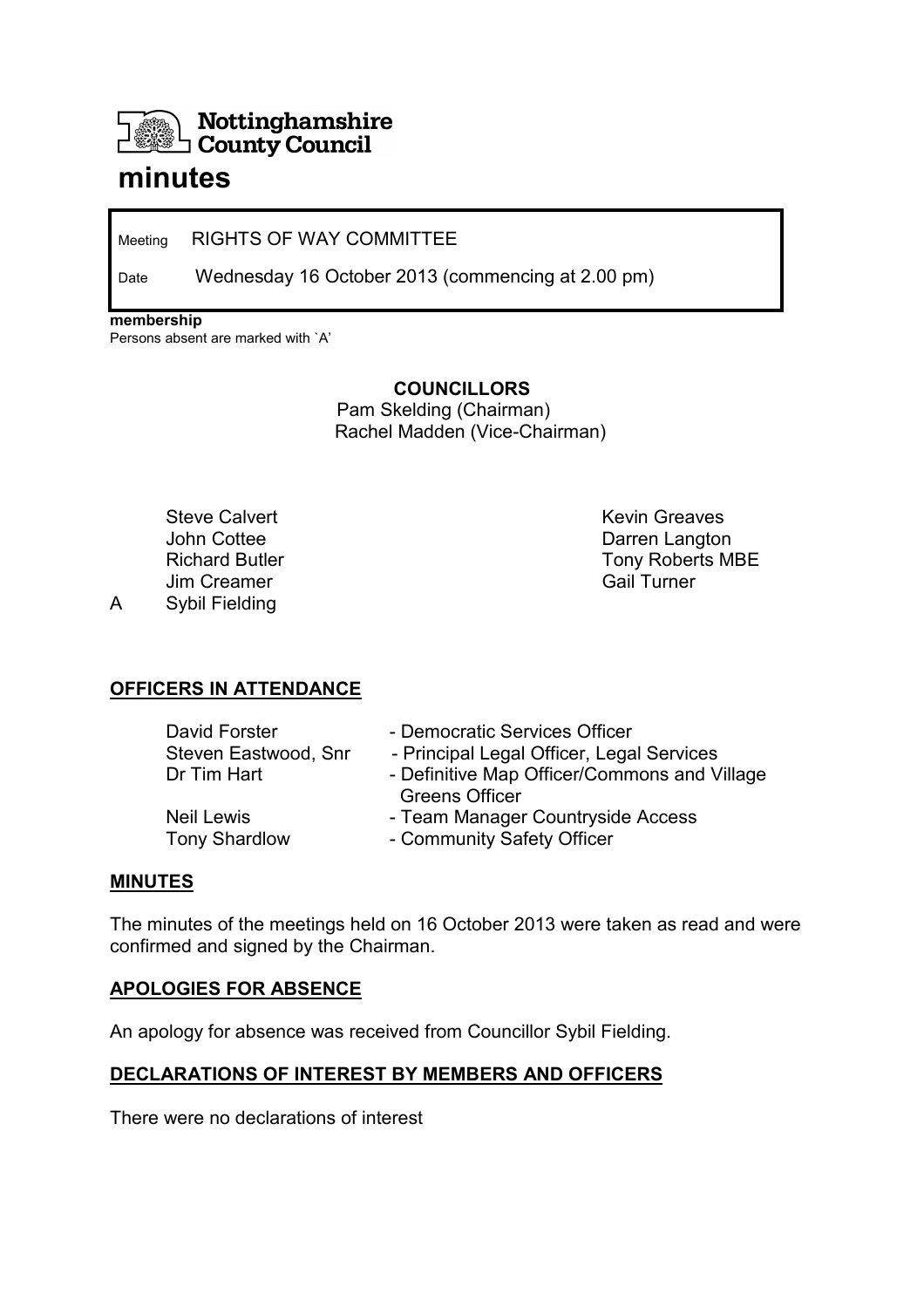# **DECLARATIONS OF LOBBYING BY MEMBERS**

Councillor John Cottee informed members that he had been in discussions with local residents with regard to agenda item 6.

#### **AN UPDATE ON THE ALLEYWAY CONNECTING CEDERLAND CRESCENT AND NOTTINGHAM ROAD NUTHALL**

Mr Shardlow updated members regarding the current situation regarding the alleyway based on the latest crime figures

### **RESOLVED 2013/14**

That the alleyway between Cederland Crescent and Nottingham Road remain open based on there being no evidence that it is intrinsic contributor to any crime and disorder.

Councillor Gail Turner requested that under Standing Order 44 her vote against this recommendation be recorded.

#### **CONSIDERATION OF AN APPLICATION UNDER SECTION 53(2) OF THE WILDLIFE AND COUNTRYSIDE ACT TO ADD A FOOTPATH TO THE DEFININITIVE MAP AND STATEMENT IN THE PARISH OF STANTON ON THE WOLDS**

Dr Hart introduced the report and informed members that he had received a late submission from Mr J Morrell the previous owner of 141 Browns Lane Stanton on the Wolds which confirmed the regular use of the footpath in question.

Following the opening comments by Dr Hart a number of public speakers were given the opportunity to speak and a brief summary of those speeches are set out below:-

Mrs J Spillane a local resident spoke in favour of the path being added to the definitive map and highlighted the fact she has walked the route regularly over the years. She informed members that the route is particularly picturesque and it is also a safe route which keeps walkers away from both traffic and livestock.

There were no questions.

Mr R Whitby a local resident spoke in favour of the path being added to the definitive map and highlighted the fact the path was regularly used and enjoyed by ramblers and villagers alike. He also informed members that the current owner had erected razor wire to stop people using the path and it means ramblers are redirected through a field which contains livestock.

There were no questions.

Mr M Danielson local resident spoke in favour of the path being added to the definitive map and highlighted the fact he had walked the path for many years until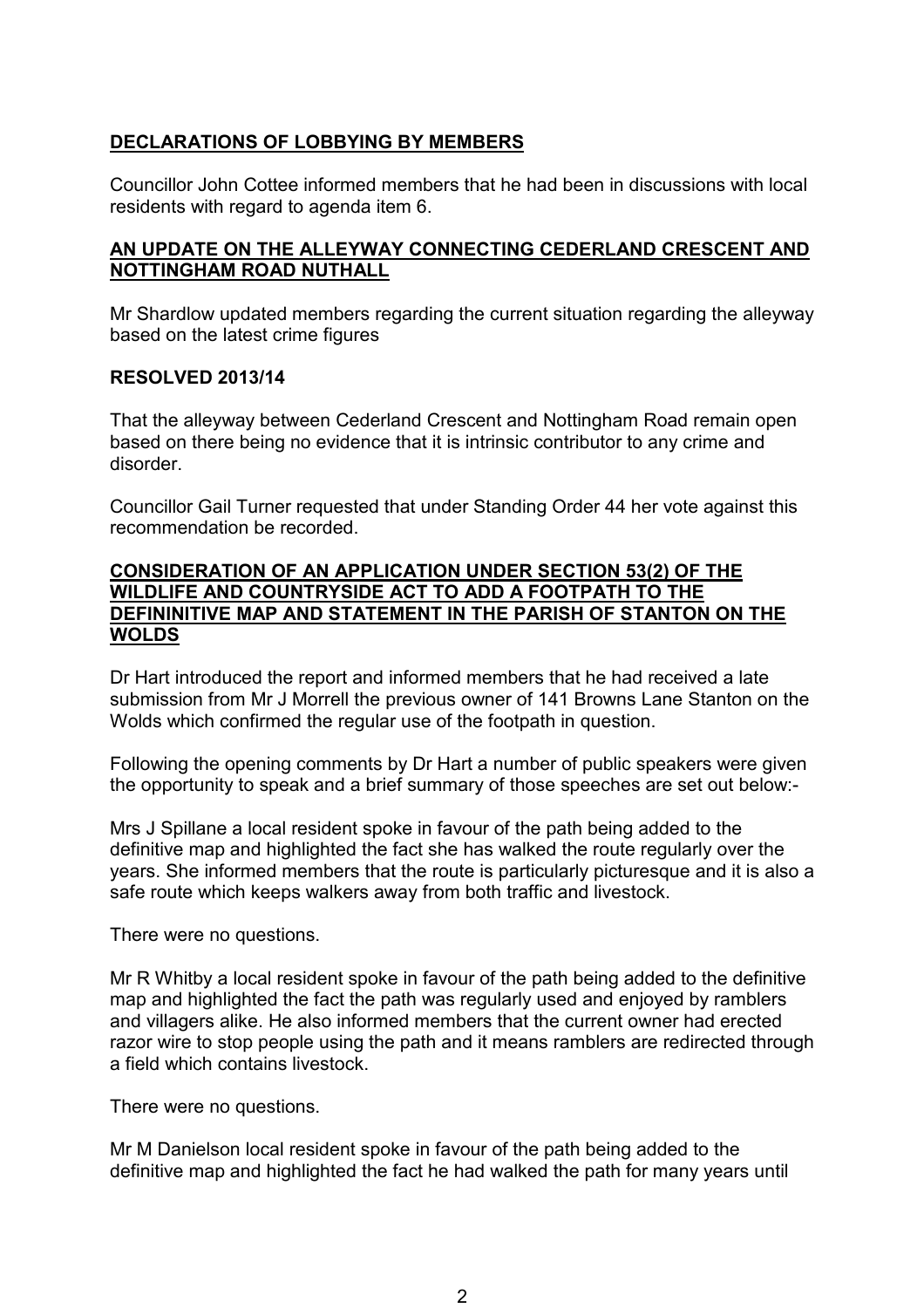the current owner had erected razor wire across the entrance of the path. He also highlighted that this is and should be kept for others to enjoy and that the owners British Rail had never restricted the paths use.

There were no questions.

After a brief discussion by members and on a motion by the Chairman and duly seconded it was:-

#### **RESOLVED 2013/015**

That a Modification Order be made to register the footpath as a public footpath for the reasons as set out in the report.

#### **URGENT ITEM**

#### **GREASLEY FOOTPATHS NO 32 AND 40**

The Chair of the meeting agreed that this item, although not included on the agenda, should be considered as a matter of urgency in accordance with Section 100(b)(4)(b) of the Local Government Act 1972, to enable the appropriate legal action to be undertaken by the County Council at the most appropriate time.

N Lewis introduced the urgent item and informed members that the item is being taken through the courts currently and it was necessary to seek committee approval for the proposed course of action despite the very short timescale set by the Court..

Following a brief discussion by members and on a motion by the Chairman and duly seconded it was:-

#### **RESOLVED 2013/016**

- 1. That the current enforcement proceedings be noted.
- 2. That the continuing involvement of officers in the Declaration proceedings before the court seeking to demonstrate to the Court the true definitive legal line of the two obstructed footpaths be endorsed and
- 3. That the appropriate officers be authorised to undertake the proposed course of action as set out in the exempt appendix.

#### **EXCLUSION OF THE PUBLIC**

#### **RESOLVED: 2013/017**

That the public be excluded from the remainder of the meeting on the grounds that discussions were likely to involve the disclosure of exempt information described in paragraph 3 of the Local Government (Access to Information) (Variation) Order 2006